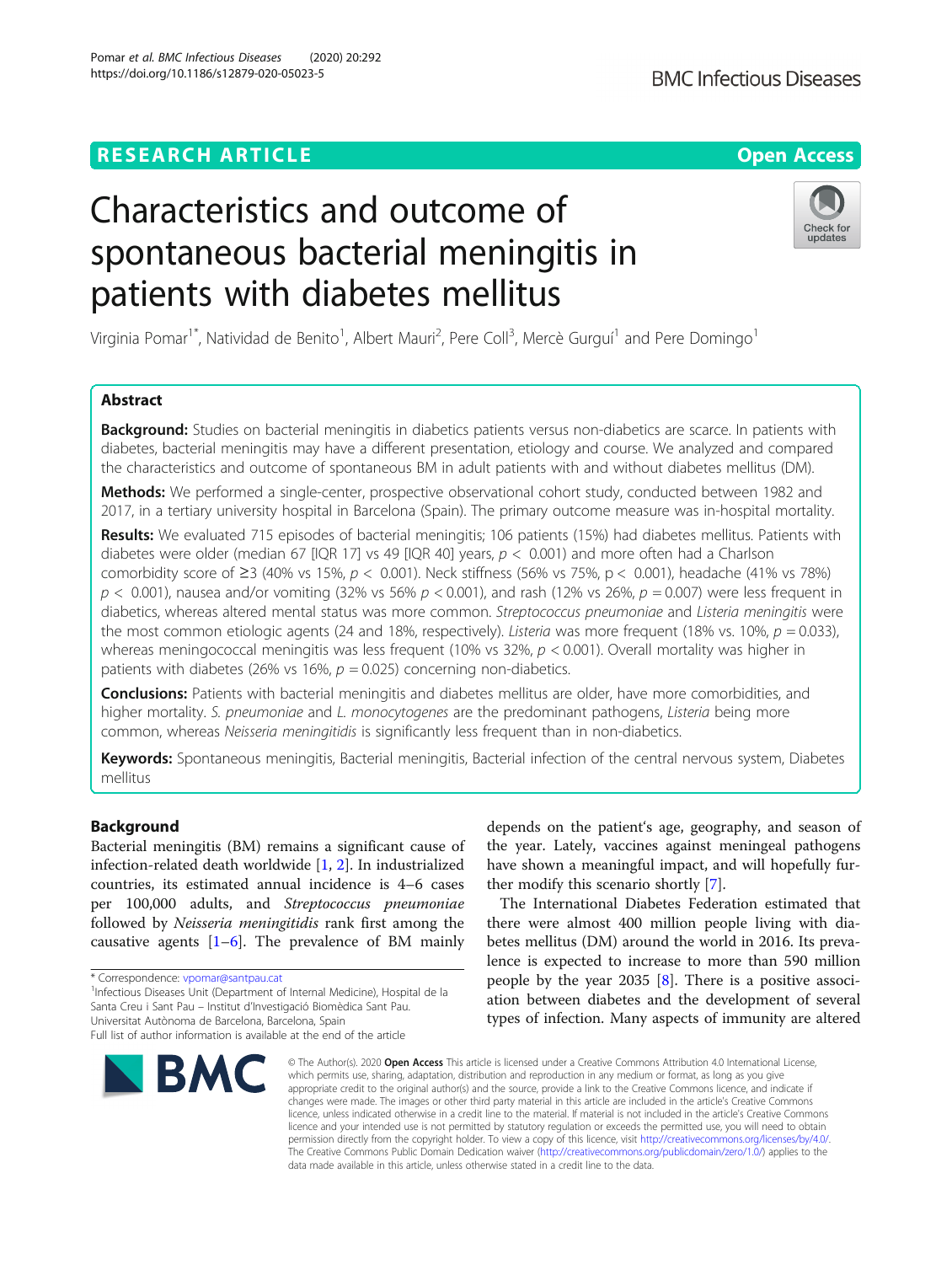The incidence of spontaneous BM in diabetic patients is unknown since most of the previous reports have combined spontaneous and post-neurosurgical meningitis, or diabetes has not been the focus of the study [[9,](#page-7-0) [17](#page-7-0)–[19](#page-8-0)]. A recent study describes communityacquired bacterial meningitis in patients with and without diabetes, but this study focused on community-acquired, culture-proven meningitis [\[20](#page-8-0)]. In our study, we included nosocomial infections and also unknown etiology BM. The underrepresentation of these patients in the Netherland cohort may lead to prevalence and mortality underestimation.

In previous studies we observed that DM increases among older patients, and that DM was the associated comorbidity in 13% of adults [\[4](#page-7-0), [21\]](#page-8-0).

Moreover, compared to non-diabetic patients, the presentation and course of common infections in diabetic patients may vary, leading to a possible delay in diagnosis and therapy. The causative organisms may also differ from those identified in the general population, depending on the glycemic control, local nosocomial trends, and specific vulnerabilities created by other associated underlying comorbidities, such as alcoholism and cancer or DM-related complications [[18](#page-8-0)–[20](#page-8-0)]. Diabetic patients seem to be at particularly high risk of infection with certain bacterial microorganisms, such as Streptococcus agalactiae, Klebsiella spp, Salmonella enteritidis, and Staphylococcus aureus [[22](#page-8-0)–[24](#page-8-0)].

Our study aims to compare BM characteristics and outcome in patients with and without DM for 36 years. Such a piece of knowledge may improve the medical management, prognosis, and mortality of these patients.

# Methods

### Setting and study population

We collected data from 1982 through 2017 at the Hospital de la Santa Creu i Sant Pau (Barcelona, Spain), a 540-bed tertiary university hospital serving an estimated population of 450,000 in a predominantly urban area. We included all consecutive adult patients  $(>14)$ years) with spontaneous bacterial meningitis.

The characteristics of this cohort have been described elsewhere [\[4,](#page-7-0) [21](#page-8-0), [25,](#page-8-0) [26](#page-8-0)], and also how we identified the cases. Data were collected during the hospitalization and the patient was monitored after discharge by one of the authors (PD or VP). Follow-up always included a neurological exam, neuropsychological testing, complement, and immunoglobulin levels, and audiometry.

The ethics committee approved the study and its subsequent amendments of the Hospital de la Santa Creu i Sant Pau. Verbal informed consent was obtained from all participants (patients, parents, or guardians) because of the years and the kind of the study. Our ethic committee accepts this situation.

# Diagnosis

The diagnosis of culture-proven BM was made on the basis of consistent clinical findings, a positive CSF culture. If CSF culture was negative, culture-proven BM could still be diagnosed with CSF neutrophilic pleocytosis  $(=$  > 100 neutrophils/cu mm), a positive CSF antigen test, or a positive blood culture. Meningococcal meningitis was diagnosed, in addition to those culture-proven, in patients with CSF gram-negative diplococci identified together with with a petechial or purpuric rash and a fulminant course [[27](#page-8-0)].

Unknown etiology BM was diagnosed in patients with a compatible clinical picture together with neutrophilic pleocytosis and decreased CSF glucose (defined as CSF/ blood glucose ratio  $< 0.40$ ) or elevated CSF proteins (defined as  $> 0.5$  g/l) [[3](#page-7-0), [6](#page-7-0), [28](#page-8-0)].

Patients with a history of neurosurgical procedures or traumatic head/spinal injuries and cases of viral, fungal, or mycobacterial meningitis were excluded.

#### Microbiology methods

Isolate identification and susceptibility tests performance have been described elsewhere [\[4](#page-7-0), [21,](#page-8-0) [25,](#page-8-0) [26,](#page-8-0) [29](#page-8-0)–[31](#page-8-0)].

#### Definitions

Majority of the variables have been defined in other published works [[4,](#page-7-0) [21,](#page-8-0) [25,](#page-8-0) [26\]](#page-8-0).

The Charlson Comorbidity Index was used to assess comorbidity [[32](#page-8-0), [33](#page-8-0)]. Comorbid conditions were considered to be present if the patient had a confirmed diagnosis of one or more.

A diagnosis of DM was based on information provided by the patient or his/her family, recorded on medical charts or due to the presence of diagnostic criteria for DM at the time of admission (glycosylated hemoglobin [HbA1c]  $\geq$  6.5% or a fasting plasma glucose level  $\geq$  126 mg/dl [7 mmol/L] or the 2-h plasma glucose value after 75 g oral glucose tolerance test > 200 mg/dl [11,1 mmol/ L] or in a patient with classic symptoms of hyperglycemia [polyuria, polydipsia or polyphagia] or hyperglycemic crisis, random plasma glucose ≥200 mg/dL [11.1 mmol/L])  $[34]$  $[34]$ . We included type 1 and 2.

A primary distant focus of infection was considered when a patient had clinical symptoms and signs consistent with a focal infection distant from the central nervous system, and the same pathogenic bacterium was isolated from the primary focus of infection or a blood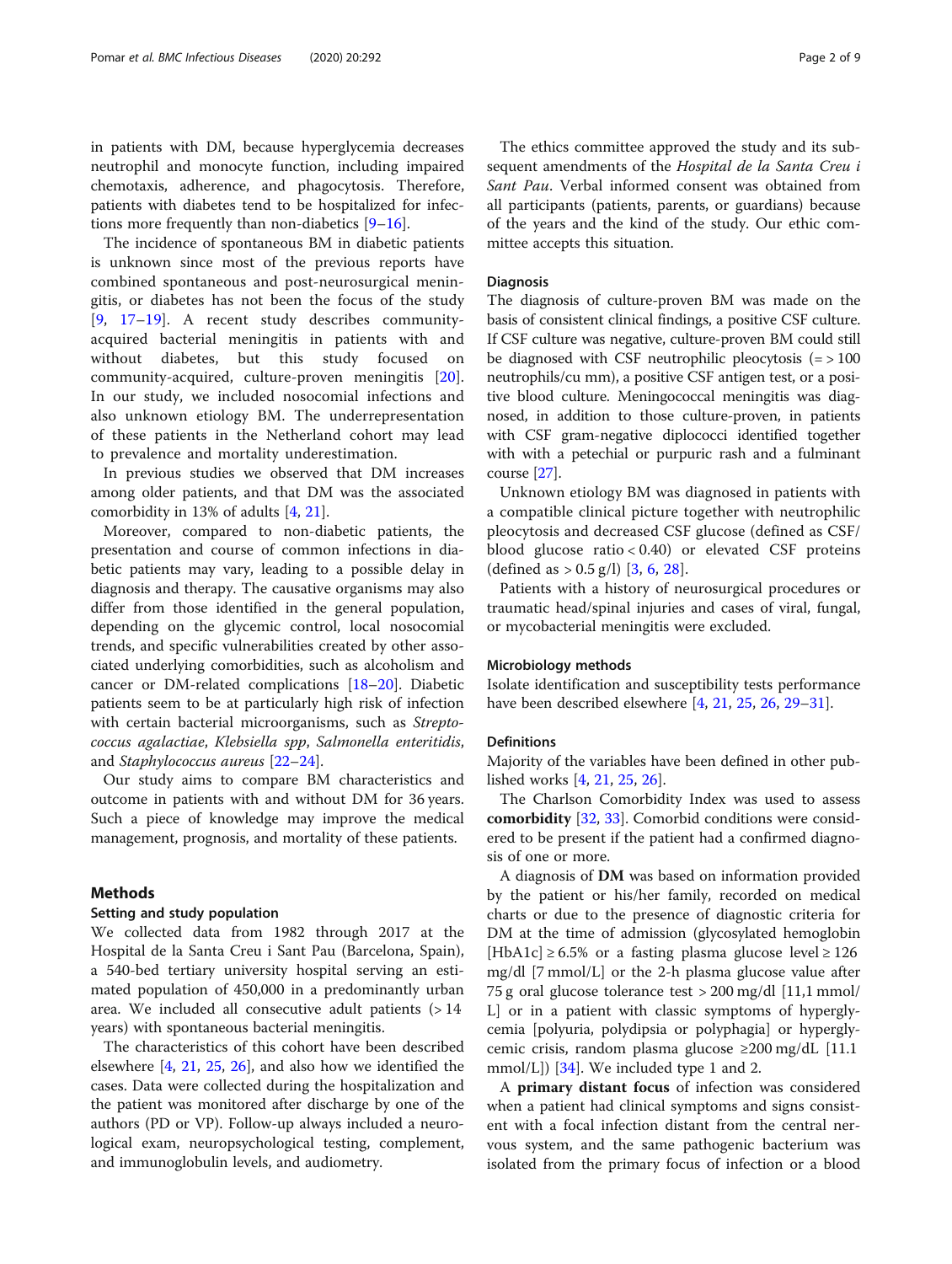culture. Communication of the subarachnoid space with the skin, sinuses, or mucosal surfaces, and upper respiratory tract infection (frequent in meningococcal disease) were not considered distant foci of infection [\[24\]](#page-8-0).

The symptoms-admission interval (SAI) was the interval, in hours, between onset of signs and symptoms of BM and admission to hospital was. When the onset of symptoms could not be precisely determined, we calculated the mean interval between the last time the patient was asymptomatic, observed by a household member, and the first time the patient was seen ill [[35](#page-8-0)].

The admission-therapy interval (ATI) was the interval, in hours, between hospital admission and first dose of antibiotics for the treatment of meningitis.

Impaired mental status, seizures and focal neurological signs (motor, sensory or cranial nerve disturbances) detected on admission or subsequently were considered neurological complications. Coma was defined as a score of 6 or less on the Glasgow Coma Scale in the absence of sedation [[36](#page-8-0)].

The development of septic shock, acute respiratory failure, acute renal failure, and/or consumption coagulopathy was considered a systemic complication if it was related to bacterial meningitis and was apparent on admission or shortly afterwards [[24,](#page-8-0) [37\]](#page-8-0).

Adequate antibiotic treatment was defined as the intravenous administration of any antimicrobial agents to which isolated bacteria were sensitive following susceptibility testing at local laboratories, which crossed the blood-brain barrier in adequate amounts, were administered in a dose recommended for acute BM treatment and commenced on the day of admission or before deterioration of neurological and systemic conditions in inpatients [[24,](#page-8-0) [38,](#page-8-0) [39\]](#page-8-0).

Dexamethasone therapy was only considered when its first dose of at least 10 mg/24 h was administered prior to or concomitant with the first antibiotic dose. Steroids administered after starting antibiotic therapy were not considered [[40\]](#page-8-0).

Nosocomial meningitis was defined as developing more than 48 h after admission or within one week of discharge [\[41](#page-8-0)].

Inpatient mortality was considered to be due to BM when meningitis was the underlying and immediate cause of death. BM-related death was defined and recorded if there were no other cause and if there were agreement between the reviewing physician and the underlying cause of death recorded on the medical records. We classified the causes of death in two categories: neurological causes (intractable seizures, brain herniation, cerebrovascular complications or coma) and systemic causes (septic shock, respiratory failure, disseminated intravascular coagulation or multiple organ failure) [[37](#page-8-0), [42\]](#page-8-0). Sepsis resulted from a host's systemic inflammatory response syndrome (SIRS) to infection with 2 or more of temperature  $> 38$  °C or < 36 °C, heart rate > 90, respiratory rate > 20/min or pCO2 < 32 mmHg or white blood cell count > 12,000/ mm3 or < 4000/mm3 or > 10% immature bands. Septic shock was defined as sepsis induced hypotension persisting despite adequate fluid resuscitation. Disseminated intravascular coagulation is primarily a laboratory diagnosis, based on the combination of elevated fibrinrelated markers (FRM), with decreased procoagulant factors and platelets.

Sequelae were defined as any disability, disorder, or injury demonstrated during hospital stay or upon discharge from hospital that was not present before the episode of BM and persisted at 6 months after discharge [\[42](#page-8-0)].

# Statistical analysis

Qualitative variables were expressed as absolute numbers and percentages, whereas quantitative variables were expressed as means and standard deviation (SD).

The comparison of continuous variables was performed through Student's t-test or Mann-Whitney U test, whereas categorical data were compared by c2 test or Fisher's exact test.

Independent predictive factors for mortality were explored through logistic regression analysis with adjustment for clinically relevant covariates was used, and the outcome shown sed as adjusted odds ratios. The proportion of the total variation of the outcome explained by a model was assessed through Nagelkerke's R2.

All the tests were two-tailed. Significance was established by a p-value < 0.05. Statistical Product and Service Solutions (SPSS) software, version 19 (SPSS Inc., Chicago, IL) was used for all the statistical calculations.

# Results

During the 36-year study period we diagnosed 715 episodes of spontaneous acute bacterial meningitis. The median age were 55 years (IQR 38) and etiology was established in 583 cases (81.5%). N. meningitidis was the most common microorganism overall (28.7%), followed by S. pneumoniae (25.6%), L. monocytogenes (11.6%) and gram-negative bacilli other than Haemophilus influenzae (5.9%).

Of these 715 adults included in the study, 106 (15%) had diabetes mellitus: 45 (42%) diagnosed between 1982 and 1999, and 61 (58%) between 2000 and 2017 ( $p <$ 0.002).

# Characteristics of spontaneous bacterial meningitis (BM) in patients with diabetes mellitus

The demographic characteristics and clinical features of the population are summarized in Table [1.](#page-3-0) Patients with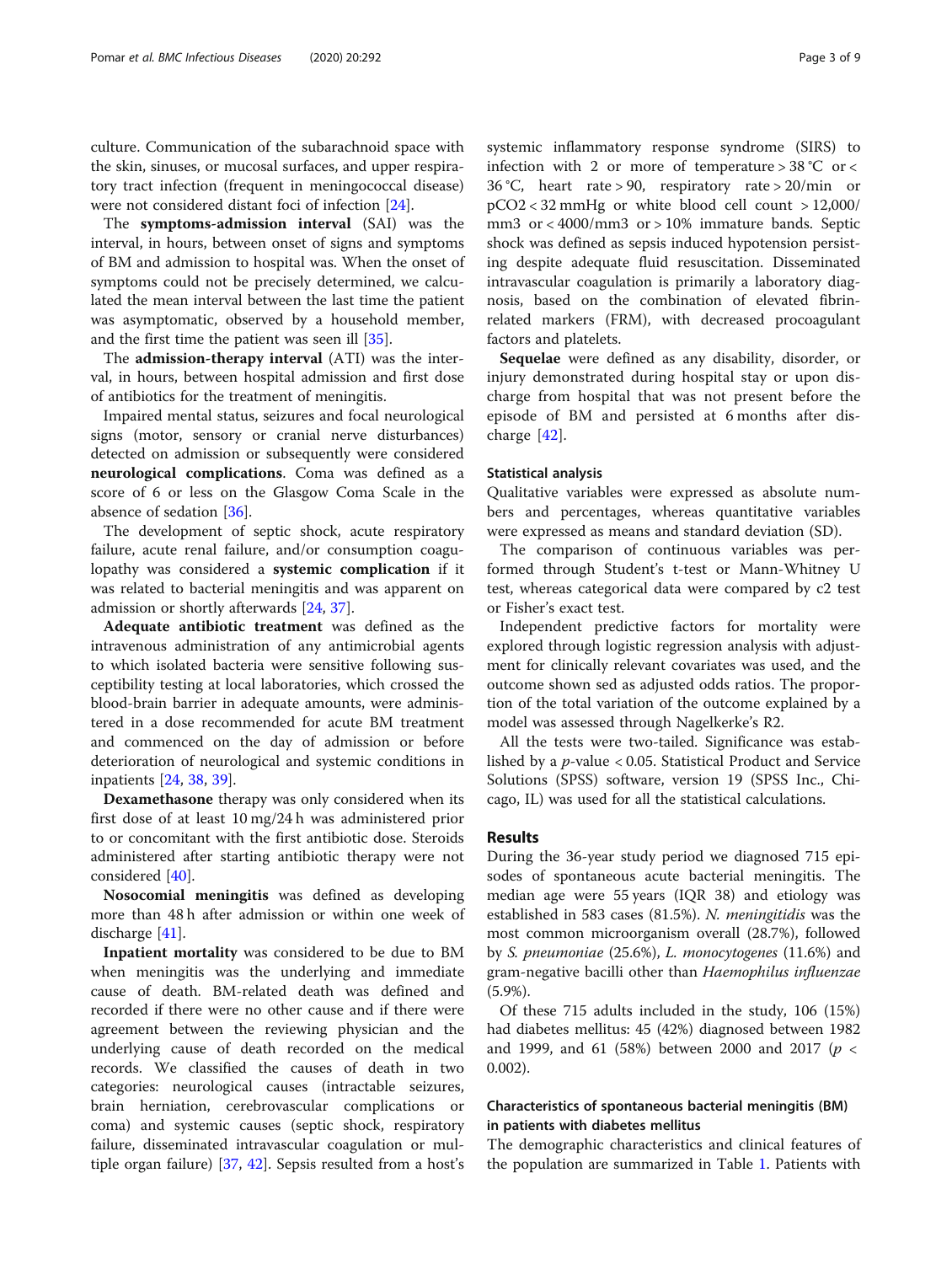<span id="page-3-0"></span>Table 1 Demographics and clinical features of spontaneous bacterial meningitis episodes in diabetic patients

| Characteristics                                                                                        | Diabetic Patients<br>$(n = 106)$ | Other Patients<br>$(n = 609)$    | $P$ value               |
|--------------------------------------------------------------------------------------------------------|----------------------------------|----------------------------------|-------------------------|
| Male sex                                                                                               | 53 (50)                          | 298 (48.9)                       | 0.916                   |
| Age – years, median (IQR)<br>Recurrent meningitis                                                      | 67(17)<br>6(5.7)                 | 49 (40)<br>26(4.3)               | < 0.001<br>0.455        |
| Comorbid conditions <sup>a</sup>                                                                       | 106 (100)                        | 284 (46.6)                       | < 0.001                 |
| • Hypertension                                                                                         | 19 (17.9)                        | 61(10)                           | 0.028                   |
| • Cancer                                                                                               | 17(16)                           | 89 (14.8)                        | 0.541                   |
| • Chronic lung disease <sup>b</sup>                                                                    | 13(8.2)                          | 39 (6.4)                         | 0.098                   |
| • Alcoholism                                                                                           | 11(7.2)                          | 55 (9)                           | 0.210                   |
| Charlson comorbidity index ≥3                                                                          | 42 (39.6)                        | 90 (14.8)                        | < 0.001                 |
| Distant focus of infection                                                                             | 41 (38.7)                        | 200 (32.8)                       | 0.266                   |
| Route of acquisition                                                                                   |                                  |                                  |                         |
| • Hospital-acquired (vs. community-acquired)                                                           | 4(3.8)                           | 28 (4.6)                         | 1.000                   |
| Symptoms on presentation                                                                               |                                  |                                  |                         |
| • Fever                                                                                                | 100 (94.3)                       | 579 (95.1)                       | 0.849                   |
| • Altered mental status                                                                                | 83 (78.3)                        | 383 (62.9)                       | 0.009                   |
| • Neck stiffness                                                                                       | 59 (55.7)                        | 458 (75.2)                       | < 0.001                 |
| · Triad of fever, neck stiffness, and change in mental status                                          | 44 (41.5)                        | 282 (46.3)                       | 0.577                   |
| • Headache                                                                                             | 44 (41.5)                        | 473 (77.7)                       | < 0.001                 |
| • Nausea and/or vomiting                                                                               | 34 (32.1)                        | 340 (55.8)                       | < 0.001                 |
| • Focal neurological deficits                                                                          | 25(23.6)                         | 100(16.4)                        | 0.095                   |
| $\cdot$ Coma                                                                                           | 21 (19.8)                        | 94 (15.4)                        | 0.254                   |
| • Seizures                                                                                             | 10(9.4)                          | 49 (8)                           | 0.819                   |
| • Rash                                                                                                 | 13 (12.3)                        | 160(26.3)                        | 0.007                   |
| · Systolic blood pressure - mm Hg (SD)                                                                 | 140 (32)                         | 128 (30)                         | < 0.001                 |
| · Diastolic blood pressure - mm Hg (SD)                                                                | 80 (19)                          | 75 (20)                          | 0.004                   |
| Interval symptoms-admission, hours (IQR)                                                               | 25 (51.7)                        | 24 (28)                          | 0.184                   |
| Interval admission-therapy, hours (IQR)<br>Prior antimicrobial therapy<br>Cerebral computed tomography | 4(9)<br>28 (26.4)<br>45 (42.5)   | 3(8)<br>185 (30.4)<br>192 (31.5) | 0.821<br>0.647<br>0.039 |
| White blood cell count, median (IQR)                                                                   | 15,025 (8525)                    | 15,300 (10650)                   | 0.704                   |
| Platelet count/mm3, median (IQR)                                                                       | 206,000 (252275)                 | 189,500 (120750)                 | 0.715                   |

<sup>a</sup>Patients may have more than one co-morbid condition. <sup>b</sup>Includes: chronic bronchitis, asthma, idiopathic pulmonary fibrosis, other pneumopathies. CI confidence interval. IQR interquartile range, SD standard deviation

Values are reported as no. / no. evaluated (%), unless otherwise noted

DM were older and have a Charlson comorbidity score of ≥3 more often than non-diabetics. When the Charlson score was recalculated excluding DM without and with end-organ failure, the comorbidity score for the two groups was similar (Charlson comorbidity index ≥3 was 18/106 [17%] in diabetic patients versus 89/609 [15%],  $p = 0.555$ ).

Hypertension and cancer were the most common underlying conditions in these patients.

The median blood glucose level in people with DM was 12.4 mmol/l (IQR 7.6), statistically higher than in non-diabetics: 7.4 mmol/l (IQR 2.9),  $p < 0.001$ .

A distant focus of infection was present in 41 of the 106 episodes (39%), with otitis or sinusitis (12 episodes, 11%), upper respiratory tract infection (7 episodes, 7%) and pneumonia (6 episodes, 6%) being the most frequently diagnosed distant foci.

Altered mental status was more frequent among patients with DM than among non-diabetics, whereas neck stiffness, headache, nausea, and rash were less frequent.

# Diagnosis and microbiology

Lumbar puncture was performed in all episodes, and the CSF showed at least one CSF finding suggestive of acute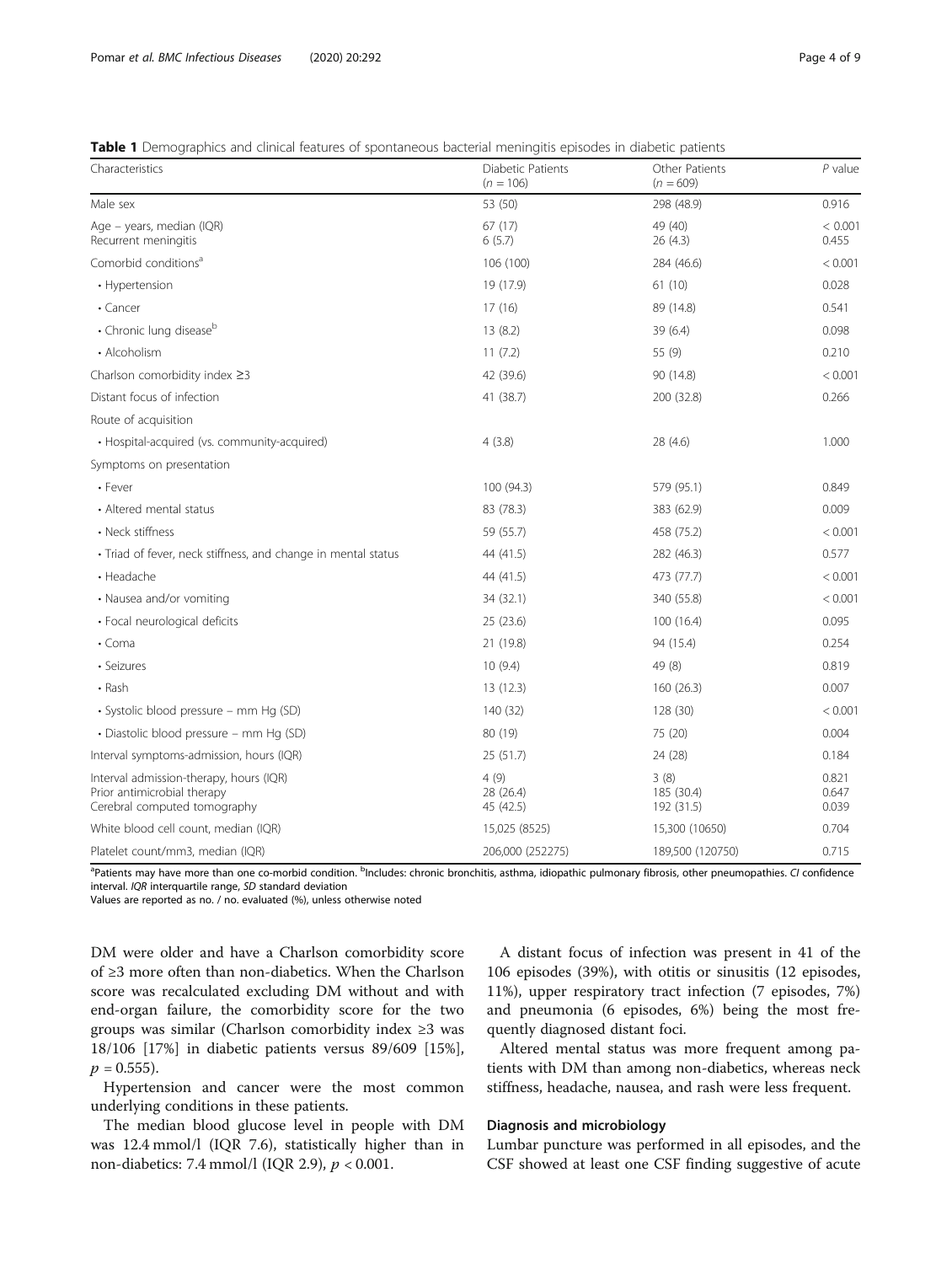bacterial meningitis: increased protein levels in 103 cases (97%), a decreased CSF glucose/blood glucose ratio in 83 cases (78%), and pleocytosis with an elevated neutrophil count in 100 cases (94%). CSF cyto-biochemical findings did not differ significantly between the two groups of patients (Table 2). On the contrary, blood cultures were more frequently positive in diabetic patients (63% vs. 45%, p < 0.001) (Table 2).

The most common organisms were S. *pneumoniae* (24% in people with DM vs. 25% in non-diabetic patients,  $p = 0.632$ ) followed by L. monocytogenes (18%) vs. 10%, respectively,  $p < 0.033$ ). There were only 11 (10%) cases of meningococcal meningitis, which was significantly more common in non-diabetic patients (194 episodes, 32%,  $p < 0.001$ ). S. agalactiae was detected in 9 diabetic patients (8.5%) and in 6 non-diabetic patients (0.98%), with OR = 9.32 (2.88–32.42),  $p < 0.001$ . (Table 2). The etiologic spectrum of BM did not vary significantly between the two periods of the study except for listerial meningitis, which was more frequent in the second period: 3 (7%) vs. 16 (26%) cases ( $p = 0.01$ ).

## **Treatment**

There was a high number of patients with DM having received out-of-hospital antibiotic therapy, although not statistically different from the rest of the population (Table [1\)](#page-3-0).

Initial empirical antibiotic treatment was appropriate in 93 patients with diabetes (88%), being less frequent, although not statistically significant, than for non-diabetic patients (9[3](#page-5-0)%,  $p = 0.109$ ) (Table 3). There was no difference between the 2 periods (37 [40%] vs. 56 [60%],  $p = 0.230$ ]. The most organisms not adequately covered by initial empiric therapy were L.monocytogenes, Pseudomonas aeruginosa, and Staphylococcus aureus.

The median duration of antibiotic treatment was 15 days (IQR 11).

There was no difference between the two groups in the administration of adjunctive steroids before or together with the first dose of antibiotic treatment (37% vs. 36%,  $p = 0.910$ ).

# Outcome

Neurological complications were not different between patients with and without DM. However, the presence of focal neurological deficits after discharge (between survivors) was more frequent in diabetics (7.5% vs. 3.1%,  $p =$ 0.046) (Table [3\)](#page-5-0).

Systemic complications were also more frequent in diabetics (45% vs. 30%,  $p = 0.024$ ).

|  |  | Table 2 CSF findings, microbiologic features and etiology of bacterial meningitis in diabetic patients |  |  |
|--|--|--------------------------------------------------------------------------------------------------------|--|--|
|--|--|--------------------------------------------------------------------------------------------------------|--|--|

Gram-positive bacilli<sup>a</sup>: Listeria monocytogenes (79) and Bacillus spp. (4). Gram-negative bacilli<sup>b</sup>: Escherichia coli (17), Pseudomonas aeruginosa (9), Pseudomonas spp (3), Klebsiella spp (2), Proteus mirabilis (2), Serratia marcescens (1), Serratia spp (2), Enterobacter cloacae (1), Citrobacter freundii (1), Bacteroides melaninogenicus (1), Acinetobacter baumannii (1), Fusobacterium (1). Other<sup>c</sup>: S. agalactiae (9), Staphylococcus aureus (8), Enterococcus faecalis (3), S. pyogenes (3), S. viridans (3), Brucella spp (2), Neisseria subflava (1), Staphylococcus anginosus (1), Staphylococcus lugdunensis (1), Staphylococcus spp. (19, Group G Streptococcus (1). Mixed meningitis<sup>d</sup>: : Bacteroides intermedius + Streptococcus viridans (1), E.cloacae + S.viridans (1), Peptostreptococcus spp + anaerobic unidentified gram negative bacilli (1), and Peptostreptococcus spp + Bacteroides spp (1)

CI confidence interval, IQR interquartile range, SD standard deviation, CSF cerebrospinal fluid Values are reported as no./no. evaluated (%), unless otherwise noted

| Characteristics                                   | Diabetic Patients<br>$(n = 106)$ | Other Patients<br>$(n = 609)$ | $P$ value |
|---------------------------------------------------|----------------------------------|-------------------------------|-----------|
| CSF examination                                   |                                  |                               |           |
| • White blood cell count, median (IQR)            | 960 (2672)                       | 1008 (2670)                   | 0.723     |
| • Protein, g/l, median (IQR)                      | 3.2(6.4)                         | 3.4(4.75)                     | 0.445     |
| • CSF/plasma glucose ratio, median (IQR)          | 0.31(0.36)                       | 0.21(0.36)                    | 0.079     |
| Positive CSF gram-stained smear                   | 37 (34.9)                        | 255 (41.9)                    | 0.57      |
| Positive CSF culture                              | 81 (76.4)                        | 429 (70.4)                    | 0.39      |
| Positive blood culture                            | 67 (63.2)                        | 273 (44.8)                    | < 0.001   |
| Etiology                                          |                                  |                               |           |
| • Meningococcal                                   | 11(10.4)                         | 194 (31.9)                    | < 0.001   |
| • Pneumococcal                                    | 26 (24.5)                        | 154(25.3)                     | 0.632     |
| • Listeria and gram-positive bacilli <sup>a</sup> | 19 (17.9)                        | 64 (10.5)                     | 0.033     |
| · Gram-negative bacillib                          | 10(9.4)                          | 32(5.3)                       | 0.114     |
| • Haemophilus influenza                           | 3(2.8)                           | 16(2.6)                       | 0.753     |
| $\cdot$ Other <sup>c</sup>                        | 17(16)                           | 30(4.9)                       | < 0.001   |
| • Mixed <sup>d</sup>                              | 0(0)                             | 4(0.7)                        | 1.000     |
| • Unknown origin                                  | 16(15.1)                         | 115 (18.9)                    | 0.415     |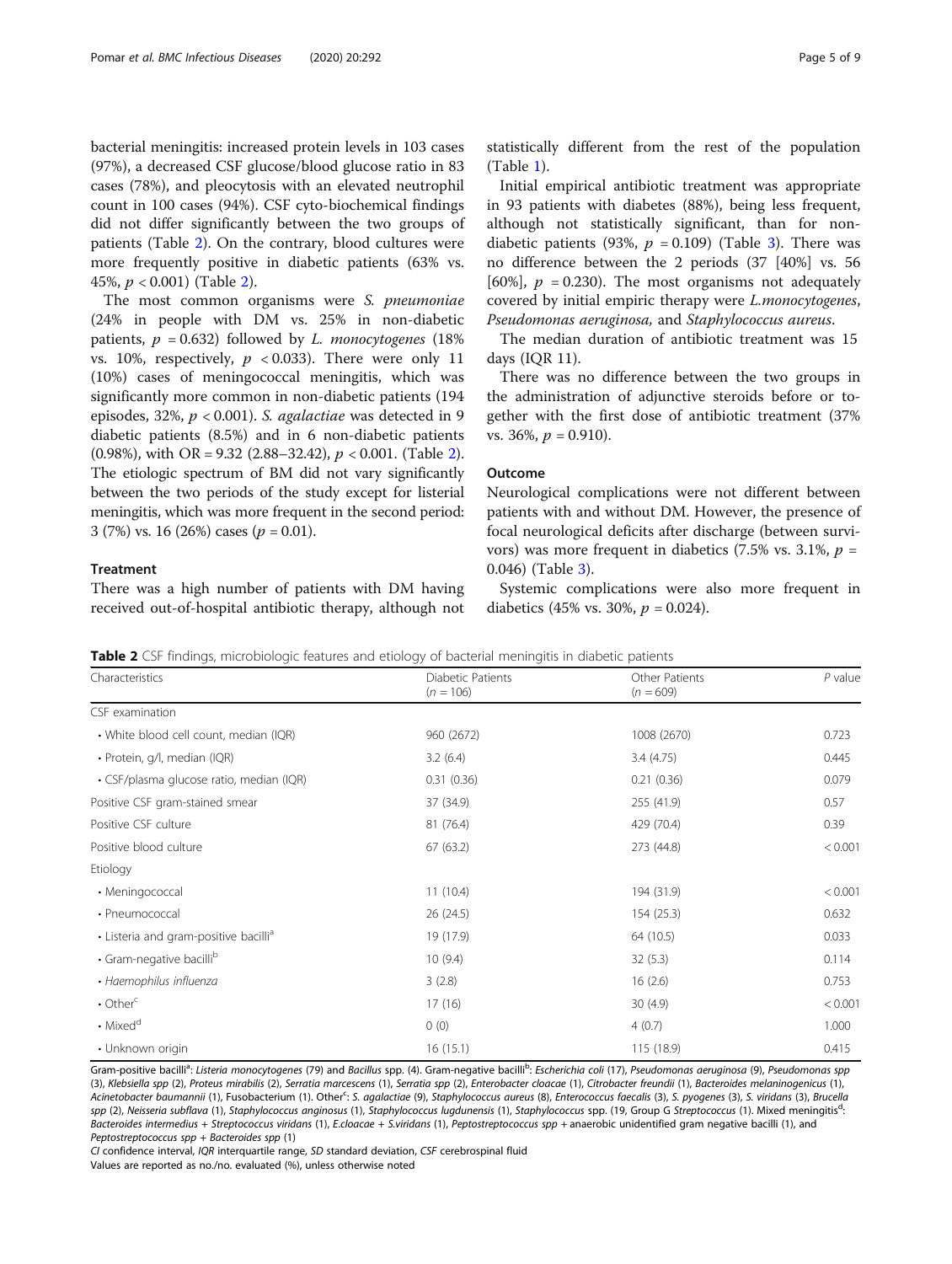| Characteristics                                                                         | Diabetic Patients<br>$(n = 106)$        | Other Patients<br>$(n = 609)$                   | $P$ value                        |
|-----------------------------------------------------------------------------------------|-----------------------------------------|-------------------------------------------------|----------------------------------|
| Neurological complications                                                              | 31 (29.2)                               | 123 (20.2)                                      | 0.210                            |
| $\cdot$ Coma                                                                            | 21 (19.8)                               | 94 (15.4)                                       | 0.254                            |
| • Seizures<br>· Focal neurological deficits<br>• Cranial palsies                        | 18(17)<br>8(7.5)<br>7(6.6)              | 70 (11.5)<br>19(3.1)<br>28(4.6)                 | 0.148<br>0.046<br>0.337          |
| Systemic complications                                                                  | 48 (45.3)                               | 184 (30.2)                                      | 0.024                            |
| • Acute respiratory failure                                                             | 28 (26.4)                               | 103 (16.9)                                      | 0.029                            |
| • Acute kidney failure                                                                  | 27(25.5)                                | 72 (11.8)                                       | < 0.001                          |
| • Septic shock                                                                          | 19 (17.9)                               | 88 (14.4)                                       | 0.376                            |
| • Disseminated intravascular coagulation<br>• Rhabdomyolysis                            | 11(10.4)<br>6(5.7)                      | 47(7.7)<br>22(3.6)                              | 0.677<br>0.286                   |
| Therapeutics                                                                            |                                         |                                                 |                                  |
| • Adequate empiric antibiotic therapy                                                   | 93 (87.7)                               | 568 (93.3)                                      | 0.109                            |
| • Dexamethasone therapy<br>• Vasoactive drugs<br>• Mechanical ventilation<br>• Dialysis | 39 (36.8)<br>17(16)<br>17(16)<br>3(2.8) | 220 (36.1)<br>77 (12.6)<br>88 (14.4)<br>15(2.5) | 0.910<br>0.350<br>0.839<br>0.895 |
| Outcome                                                                                 |                                         |                                                 |                                  |
| • Neurological sequelae                                                                 | 8(7.5)                                  | 19(3.1)                                         | 0.046                            |
| • In-hospital mortality                                                                 | 27(25.5)                                | 97 (15.9)                                       | 0.025                            |

<span id="page-5-0"></span>Table 3 Evolving features and outcome of bacterial meningitis in diabetic patients

CI confidence interval, IQR interquartile range, SD standard deviation

Values are reported as no./no. evaluated (%), unless otherwise noted

The overall mortality rate was significantly higher in patients with DM (25% vs. 16%,  $p = 0.025$ ) (Table 3), being higher in the first study period (18 between 1982 and 1999 (66.7%) vs. 9 between 2000 and 2017 (33.3%),  $p = 0.006$ ). The BM-attributable death in diabetic patients was 52%, and among non-diabetics was 63%  $(p = 0.72)$ . The mean number of days until death did not differ between diabetic and non-diabetic patients (14 vs. 15,  $p = 0.857$ ). Independent factors associated with an unfavorable outcome by multivariate analysis included: septic shock, coagulation disorder, age 65 or older, acute renal failure, the periods of the study, and gram-negative bacillary etiology. Diabetes was not associated with higher mortality (Table [4\)](#page-6-0).

# **Discussion**

Diabetes mellitus is steadily increasing in western societies, and its association with the development of several types of infection is well-known [[4,](#page-7-0) [8,](#page-7-0) [11](#page-7-0), [16](#page-7-0), [19](#page-8-0)–[21](#page-8-0)]. On the other hand, common infections in diabetic patients may be caused by unusual pathogens, and the presentation and course may be different from those without DM, which may delay the correct diagnosis and the adequate therapy [[9](#page-7-0)–[15](#page-7-0), [17](#page-7-0)–[19](#page-8-0)].

Previous studies, as well as our own, have shown an increased frequency of BM in patients with DM over the 36-year study period [[16,](#page-7-0) [20](#page-8-0)], but in contrast to a study by van Veen KEB, et al. [[20\]](#page-8-0) the classic symptoms of

meningitis were present less often than in non-diabetics. The reason could be the immunosuppression, but also to the fact that this group is older and with other underlying diseases, both factors being associated with atypical presentations [[21\]](#page-8-0). Despite the complex immune system dysfunction associated with diabetes, our patients displayed increased white cell blood counts.

There are significant differences in the regional distribution of the etiological agents of BM [\[43](#page-8-0)], and the available vaccines have led to further changes in the etiologic spectrum of bacterial meningitis. In our investigation, S. *pneumoniae* was the most frequent pathogen in patients with DM, while L. monocytogenes ranked second, and it was much more frequent than in patients without diabetes. The main risk factors for listerial meningitis are age (newborns an elderly), pregnancy, cancers and immunosupression [\[5](#page-7-0), [21](#page-8-0), [44,](#page-8-0) [45\]](#page-8-0). Given the complex immunosuppression caused by DM, this finding was expectable. Some other uncommon pathogens have been described [[18,](#page-8-0) [19](#page-8-0)]. In our study N.meningitidis is uncommon in diabetic patients concerning other patients, so diabetes mellitus does not seem to be a predisposing condition for meningococcal meningitis. However, it is logical to see that diabetes can be present in older adults who have meningococcal meningitis, and most likely, this is a product of age together with the age-dependent trend in the incidence of meningococcal disease.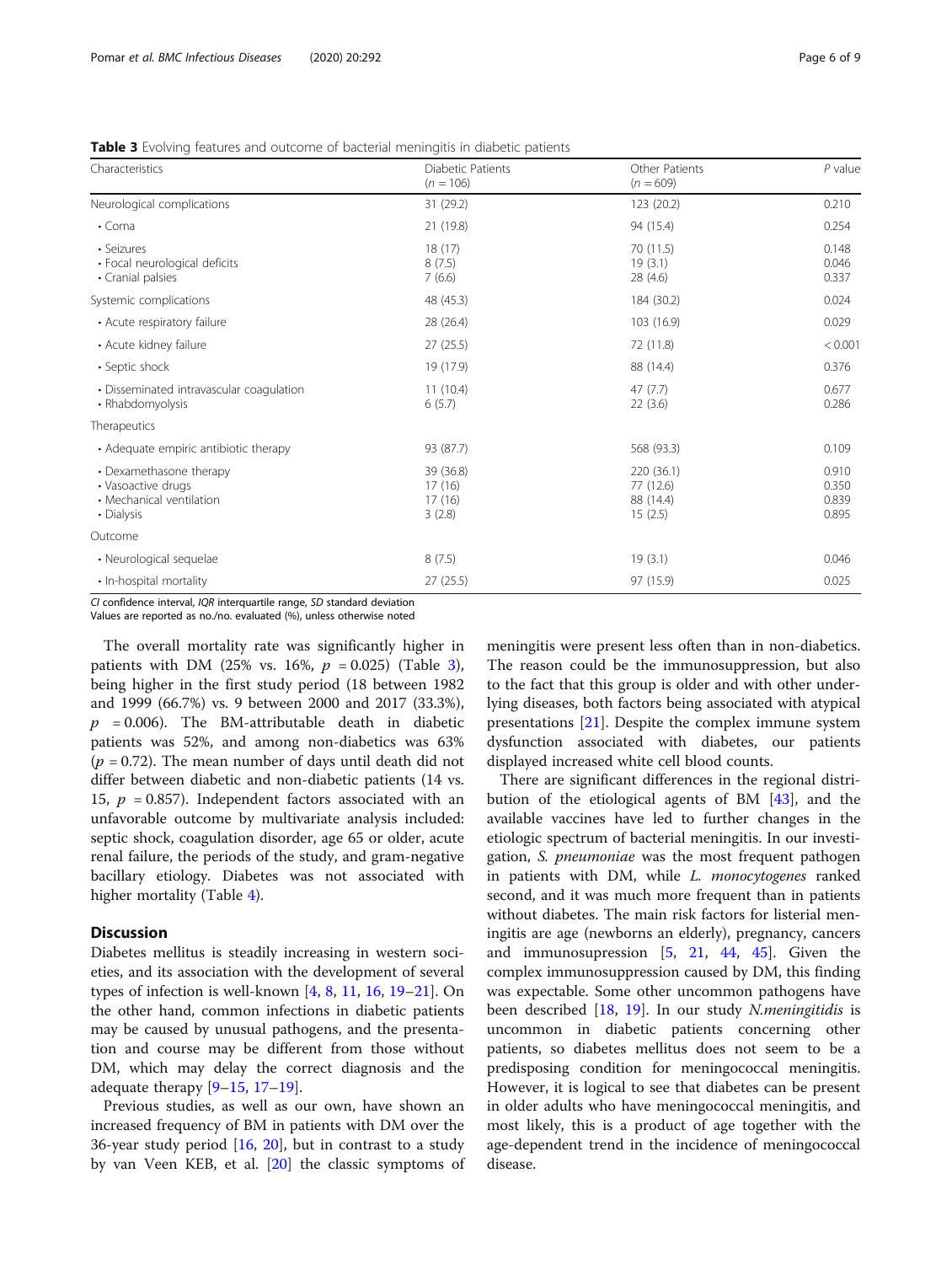<span id="page-6-0"></span>

| Variable                                                    | Odds Ratio        | 95% CI          | $P$ value |
|-------------------------------------------------------------|-------------------|-----------------|-----------|
| Septic shock                                                | 8.896             | 4.272-18.527    | < 0.001   |
| <b>Coagulation disorder</b>                                 | 4.108             | 1.585-10.646    | 0.004     |
| Age $(≥65 \text{ years})$                                   | 2.311             | 1.352-3.950     | 0.002     |
| Acute renal failure                                         | 2.238             | 1.206-4.152     | 0.011     |
| Impaired mental status                                      | 1.612             | $0.797 - 3.261$ | 0.184     |
| Charlson comorbidity index $\geq$ 3                         | 1.594             | $0.902 - 2.818$ | 0.109     |
| Positive CSF culture                                        | 1.219             | $0.596 - 2.492$ | 0.588     |
| Positive blood culture                                      | 1.223             | $0.689 - 2.170$ | 0.493     |
| Triad of fever, neck stiffness, and change in mental status | 0.801             | $0.443 - 1.450$ | 0.464     |
| Diabetes mellitus                                           | 0.762             | $0.398 - 1.460$ | 0.413     |
| White cell count in $CSF > 1000/mm3$                        | 0.664             | $0.390 - 1.132$ | 0.132     |
| Period time                                                 | 0.552             | 0.317-0.962     | 0.036     |
| Adequate empiric antibiotic therapy                         | 0.270             | $0.129 - 0.565$ | 0.001     |
| Etiology                                                    |                   |                 |           |
| • Neisseria meningitidis                                    | 1.000 (reference) |                 |           |
| • Streptococcus pneumoniae                                  | 1.045             | $0.463 - 2.359$ | 0.916     |
| · Listeria monocytogenes                                    | 1.150             | $0.483 - 2.738$ | 0.753     |
| · Gram-negative bacilli                                     | 2.893             | 1.043-8.027     | 0.041     |

CI confidence interval. Nagelkerke's  $R^2$  for the adjusted model = 0.446

On the other hand, S. agalactiae was detected more frequently in diabetic patients. The rate of S. agalactiae infections in adults is thought to be increasing, with an estimated twofold to fourfold increase in its incidence in non-pregnant adults reported in the past two decades [[24\]](#page-8-0). Though infrequent, *S. agalactiae* has emerged as an outstanding etiologic agent of bacterial meningitis in adults with severe co-morbid conditions [[24\]](#page-8-0).

Moreover, we found that diabetic patients had more co-morbid conditions, and this may have had an impact on the etiology and prognosis of bacterial meningitis.

As other previous studies have shown [[17,](#page-7-0) [46](#page-8-0)], the CSF parameters were diagnostic for bacterial meningitis and did not differ between the two groups; therefore, these parameters were still helpful for the diagnosis of meningitis.

Cerebral computed tomography (CT) was more frequently performed among diabetic patients in our study, maybe due to the greater availability of such a tool in the second half of the study. However, most probably, the attending physicians tend to consider diabetic patients as immunocompromised. Fortunately, this was not associated with an increased ATI, which carries a worse prognosis [[3,](#page-7-0) [4](#page-7-0), [39](#page-8-0), [40\]](#page-8-0). Nevertheless, this interval needs to be reduced if we want to improve the outcome of our patients. Current international guidelines have proposed the "red flags" for identifying patients that need a cranial imaging before lumbar puncture: focal neurological deficits, new-onset seizures, severely altered mental status, and severely immunocompromised state [[39](#page-8-0)]. Following these guidelines, most of the cerebral computed tomography performed in our patients was unnecessary.

In diabetic patients, if the CSF Gram stain is negative, or it not seems a pneumococcal meningitis, empiric antibiotic coverage should always be directed at L. monocytogenes [[3,](#page-7-0) [5\]](#page-7-0). In contrast with other studies [\[19](#page-8-0)], diabetes patients were not less likely to be treated with adjunctive dexamethasone therapy.

Furthermore, DM influences the outcome of specific infections, such as bacteremia and mortality following pneumococcal pneumonia [\[12,](#page-7-0) [22\]](#page-8-0). Compared to nondiabetic patients with BM [[19,](#page-8-0) [20](#page-8-0)], we found a higher mortality rate among patients with diabetes, and 52% of mortality was attributable to meningitis. The probable reasons were age, the frequent presence of comorbidities, altered mental status on admission, and the development of complications such as renal failure. The mortality improved between the two study periods, most likely due to the adjunctive dexamethasone therapy, as guidelines recommend [[2,](#page-7-0) [40,](#page-8-0) [47](#page-8-0), [48](#page-8-0)], and the higher rate of adequate empiric antibiotic therapy. However, we cannot exclude that improvements in the management of critical patients, and diabetes and its complications may have played a role.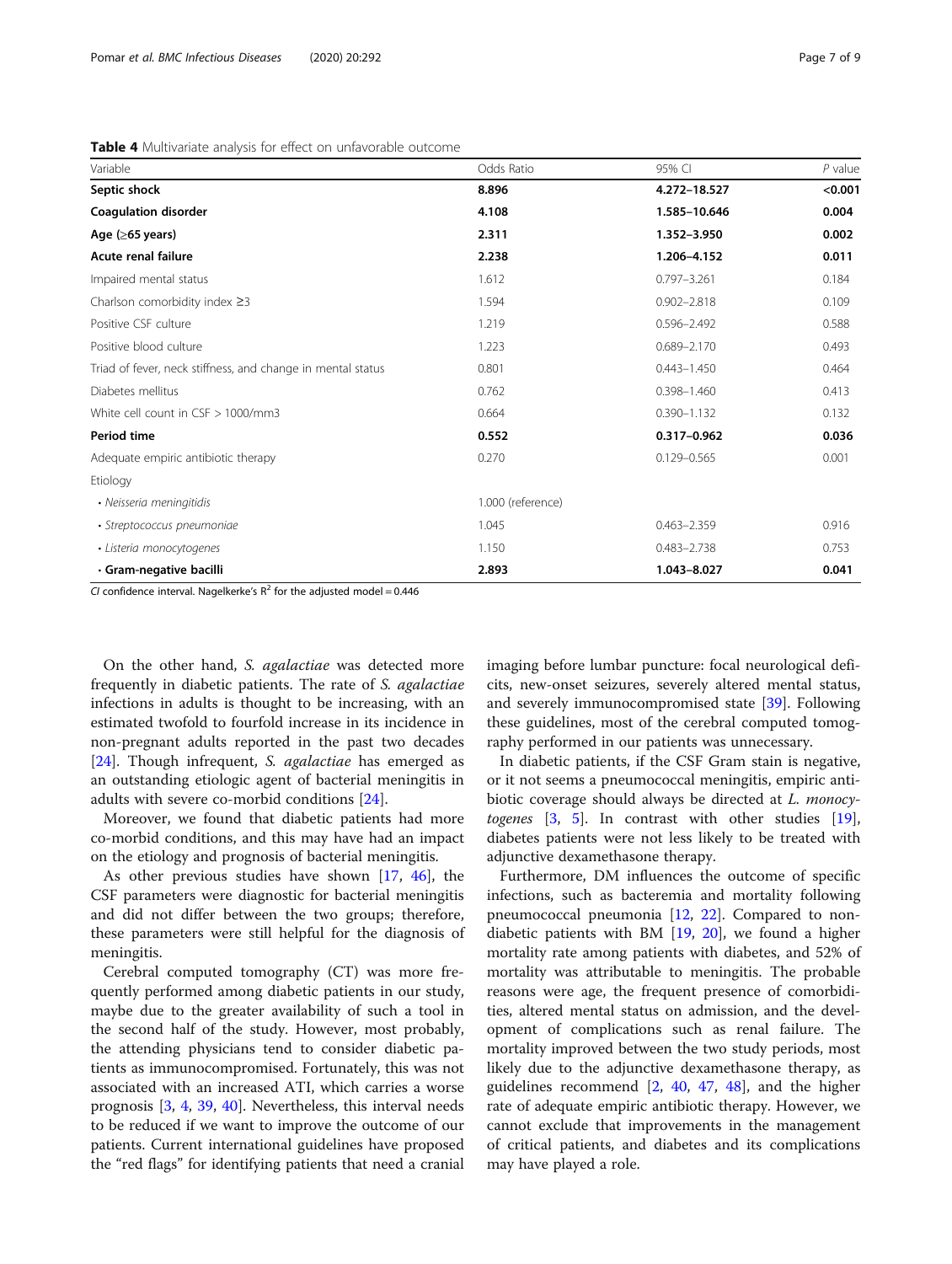<span id="page-7-0"></span>Given the fact that S. pneumoniae is the leading cause of BM in diabetics and that pneumococcal infections are potentially vaccine-preventable, it is worth recommending such vaccination in people with DM.

Our study has inherent limitations. It is based on a single hospital, and therefore the results may not apply to other geographical areas or populations. Secondly, the number of diabetic patients was relatively small, although the present study is one of the largest to date. Thirdly, the long study period may integrate changes in the medical procedures or in the antimicrobial resistance, changes in the modern comorbidities therapies, and the introduction of vaccines in the population. Fourthly, although there can be an overlap in the cytobiochemical profile between bacterial and mycobacterial or viral meningitis and meningitis without proven pathogen, the increasing availability of diagnostic tools for these etiologies led to the refinement of the diagnosis of meningitis of unknown origin, and we honestly feel that the possibility of misdiagnosis is it is minimal. Finally, we have no data about the BM characteristic by type of diabetes due to the years of the study.

# Conclusions

In summary, bacterial meningitis remains a highly lethal complication in diabetic patients. Our report shows that the symptoms and the etiology of meningitis in diabetic patients differ from those in non-diabetics. A high index of suspicion, and the reduction of the time between admission and adequate therapy, which should include coverage against L. monocytogenes, could aid in the outcome of diabetic patients.

#### Abbreviations

ATI: Admission-therapy interval; BM: Bacterial meningitis; CI: Confidence interval; CLSI: Clinical Laboratory Standards Institute; CSF: Cerebrospinal fluid; CT: Computed tomography; DM: Diabetes mellitus; HbA1c: Glycosylated hemoglobin; HIV: Human immunodeficiency virus; IQR: Interquartile range; MICs: Minimal inhibitory concentration; SAI: Symptoms-admission interval; SD: Standard deviation; SPSS: Statistical Product and Service Solutions

#### Acknowledgments

Not applicable.

#### Availability of data and material

The datasets used and/or analyzed during the current study are available from the corresponding author on reasonable request.

#### Authors' contributions

Data were collected during the index hospitalization and the patient was monitored after discharge by one of the authors (PD or VP). Follow-up always included a neurological exam, neuropsychological testing, complement and immunoglobulin levels, and audiometry. All the other authors (NB, AM, PC, MG) contributed only in the analysis and in the interpretation of the data.

Finally, all the authors (VP, NB, AM, PC, MG, PD) have read and approved the manuscript.

# Funding

Not applicable.

#### Ethics approval and consent to participate

The study and its subsequent amendments were approved by the ethics committee of the Hospital de la Santa Creu i Sant Pau.

Verbal informed consent was obtained from all participants because of the years and the kind of the study. For the minors' consent was obtained from the parents or the guardians. Patients also signed a generic consent when admitted to the Hospital in which they agreed to anonymously yield the data derived from its process. Our ethic committee accepts this situation.

#### Consent for publication

Not applicable.

#### Competing interests

The authors declare that they have no competing interests.

#### Author details

<sup>1</sup>Infectious Diseases Unit (Department of Internal Medicine), Hospital de la Santa Creu i Sant Pau – Institut d'Investigació Biomèdica Sant Pau. Universitat Autònoma de Barcelona, Barcelona, Spain. <sup>2</sup>Emergency Department, Hospital de la Santa Creu i Sant Pau, Barcelona, Spain. <sup>3</sup> Department of Clinical Microbiology, Hospital de la Santa Creu i Sant Pau. -Institut d'Investigació Biomèdica Sant Pau, Universitat Autònoma de Barcelona, Barcelona, Spain.

#### Received: 22 January 2020 Accepted: 8 April 2020 Published online: 20 April 2020

#### References

- 1. Edmond K, Clark A, Korczak VS, Sanderson C, Griffiths UK, Rudan I. Global and regional risk of disabling sequelae from bacterial meningitis: a systematic review and meta-analysis. Lancet Infect Dis. 2010;10:317–28.
- 2. Chaudhuri A. Adjunctive dexamethasone treatment in acute bacterial meningitis. Lancet Neurol. 2004;3:54–62.
- 3. van de Beek D, de Gans J, Tunkel AR, Wijdicks E. Community-acquired bacterial meningitis in adults. N Engl J Med. 2006:44–53.
- 4. Domingo P, Pomar V, Benito N, Coll P. The changing pattern of bacterial meningitis in adult patients at a large tertiary university hospital in Barcelona, Spain (1982-2010). J Inf Secur. 2013;66:147–54.
- 5. Brouwer MC, van de Beek D, Heckenberg SG, Spanjaard L, de Gans J. Community-acquired Listeria monocytogenes meningitis in adults. Clin Infect Dis. 2006;43:1233–8.
- 6. Tang L, Chen ST, WC H, RK L. Acute bacterial meningitis in adults: a hospital-based epidemiological study. Q J Med. 1999:719–25.
- 7. Domingo P, Pomar V. Bacterial meningitis : the end of the beginning ? Lancet Infect Dis. 2015;3099:1–2.
- 8. International Diabetes Federation. IDF Diabetes Atlas 5th edition. 2011.
- Abu-Ashour W, Twells L, Valcour J, Randell A, Donnan J, Howse P, et al. The association between diabetes mellitus and incident infections: a systematic review and meta-analysis of observational studies. BMJ Open Diabetes Res Care. 2017;5:e000336.
- 10. McKane CK, Marmarelis M, Mendu ML, Moromizato T, Gibbons FK, Christopher KB. Diabetes mellitus and community-acquired bloodstream infections in the critically ill. J Crit Care. 2014;29:70–6.
- 11. Muller LM, Gorter KJ, Hak E, Goudzwaard WLSF, Hoepelman AI, et al. Increased risk of common infections in patients with type 1 and type 2 diabetes mellitus. Clin Infect Dis. 2005;41:30–423.
- 12. Shah BR, Hux JE. Quantifying the risk of infectious diseases for people with diabetes. Diabetes Care. 2003;26:510–3.
- 13. Klekotka RB, Mizgała E, Król W. The etiology of lower respiratory tract infections in people with diabetes. Pneumonol Alergol Pol. 2015;83:401–8.
- 14. Dryden M, Baguneid M, Eckmann C, Corman S, Stephens J, Solem C, et al. Pathophysiology and burden of infection in patients with diabetes mellitus and peripheral vascular disease: focus on skin and soft-tissue infections. Clin Microbiol Infect. 2015;21:S27–32.
- 15. A A, Kalra S. Infections in diabetes. Prim Care Diabetes. 2015;65:1028–30.
- 16. Moreno-Martinez A, Casals M, Orcau A, Gorrindo P, Masdeu E, Cayla JA. Factors associated with diabetes mellitus among adults with tuberculosis in a large European city, 2000-2013. Int J Tuberc Lung Dis. 2015;19:1507–12.
- 17. Yerramilli A, Mangapati P, Prabhakar S, Sirimulla H, Vanam S, Voora Y. A study on the clinical outcomes and management of meningitis at a tertiary care Centre. Neurol India. 2017;65:1006.